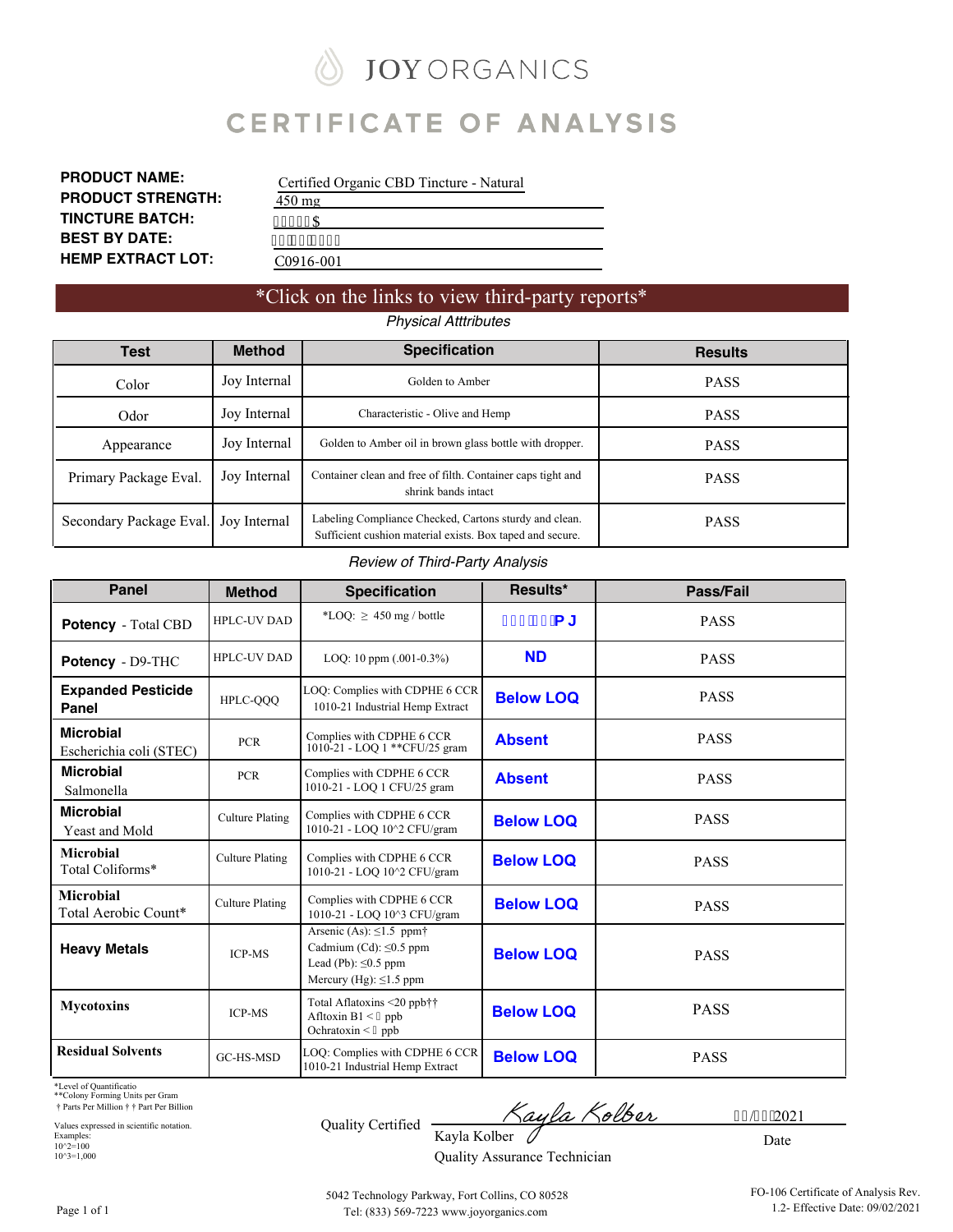<span id="page-1-0"></span>

| Batch ID or Lot Number:<br>C0916-001 | Test:<br><b>Potency</b>              | Reported:<br>9/27/21  |                      |
|--------------------------------------|--------------------------------------|-----------------------|----------------------|
| Matrix:                              | Test ID:                             | Started:              | <b>USDA License:</b> |
| Solution                             | T000164231                           | 9/22/21               | N/A                  |
| Status:                              | Method:                              | Received:             | Sampler ID:          |
| N/A                                  | TM14 (HPLC-DAD): Potency -           | 09/20/2021 @ 10:42 AM | N/A                  |
|                                      | <b>Standard Cannabinoid Analysis</b> |                       |                      |
|                                      | (Colorado Panel)                     |                       |                      |

# CANNABINOID PROFILE

| Compound                                     | LOD (mg/mL) | $LOQ$ (mg/mL) | Result (mg/mL) | Result (mg/g) |                       |
|----------------------------------------------|-------------|---------------|----------------|---------------|-----------------------|
| Delta 9-Tetrahydrocannabinolic acid (THCA-A) | 0.145       | 0.491         | <b>ND</b>      | <b>ND</b>     | <b>Notes</b>          |
| Delta 9-Tetrahydrocannabinol (Delta 9THC)    | 0.163       | 0.555         | <b>ND</b>      | ND            | Density = $0.92$ g/mL |
| Cannabidiolic acid (CBDA)                    | 0.199       | 0.523         | <b>ND</b>      | <b>ND</b>     |                       |
| Cannabidiol (CBD)                            | 0.194       | 0.510         | 18.568         | 20.18         |                       |
| Delta 8-Tetrahydrocannabinol (Delta 8THC)    | 0.180       | 0.611         | <b>ND</b>      | <b>ND</b>     |                       |
| Cannabinolic Acid (CBNA)                     | 0.103       | 0.350         | <b>ND</b>      | ND.           |                       |
| Cannabinol (CBN)                             | 0.047       | 0.160         | <b>ND</b>      | <b>ND</b>     |                       |
| Cannabigerolic acid (CBGA)                   | 0.151       | 0.513         | <b>ND</b>      | <b>ND</b>     |                       |
| Cannabigerol (CBG)                           | 0.036       | 0.123         | 0.870          | 0.95          |                       |
| Tetrahydrocannabivarinic Acid (THCVA)        | 0.128       | 0.433         | <b>ND</b>      | <b>ND</b>     |                       |
| Tetrahydrocannabivarin (THCV)                | 0.033       | 0.112         | <b>ND</b>      | <b>ND</b>     |                       |
| Cannabidivarinic Acid (CBDVA)                | 0.083       | 0.218         | <b>ND</b>      | <b>ND</b>     |                       |
| Cannabidivarin (CBDV)                        | 0.046       | 0.121         | $0.119*$       | $0.13*$       |                       |
| Cannabichromenic Acid (CBCA)                 | 0.058       | 0.198         | <b>ND</b>      | <b>ND</b>     |                       |
| Cannabichromene (CBC)                        | 0.064       | 0.216         | <b>ND</b>      | ND.           |                       |
| <b>Total Cannabinoids</b>                    |             |               | 19.557         | 21.26         |                       |
| Total Potential THC**                        |             |               | <b>ND</b>      | <b>ND</b>     |                       |
| Total Potential CBD**                        |             |               | 18.568         | 20.18         |                       |

Samantha Smoll

Sam Smith 27-Sep-2021 01:23 PM

Daniel Wertensand

Daniel Weidensaul 27-Sep-21 1:27 PM

#### PREPARED BY / DATE APPROVED BY / DATE

#### **Definitions**

- % = % (w/w) = Percent (Weight of Analyte / Weight of Product)
- \* Indicates a value below the Limit of Quantitiation (LOQ) and above the Limit of Detection (LOD).
- \*\* Total Potential THC/CBD is calculated using the following formulas to take into account the loss of a carboxyl group during
- decarboxylation step.
	- Total THC = THC + (THCa  $*(0.877)$ ) and
	- Total CBD = CBD + (CBDa \*(0.877))
- Total Cannabinoids result reflects the absolute sum of all cannabinoids detected.
- ND = None Detected (Defined by Dynamic Range of the method)





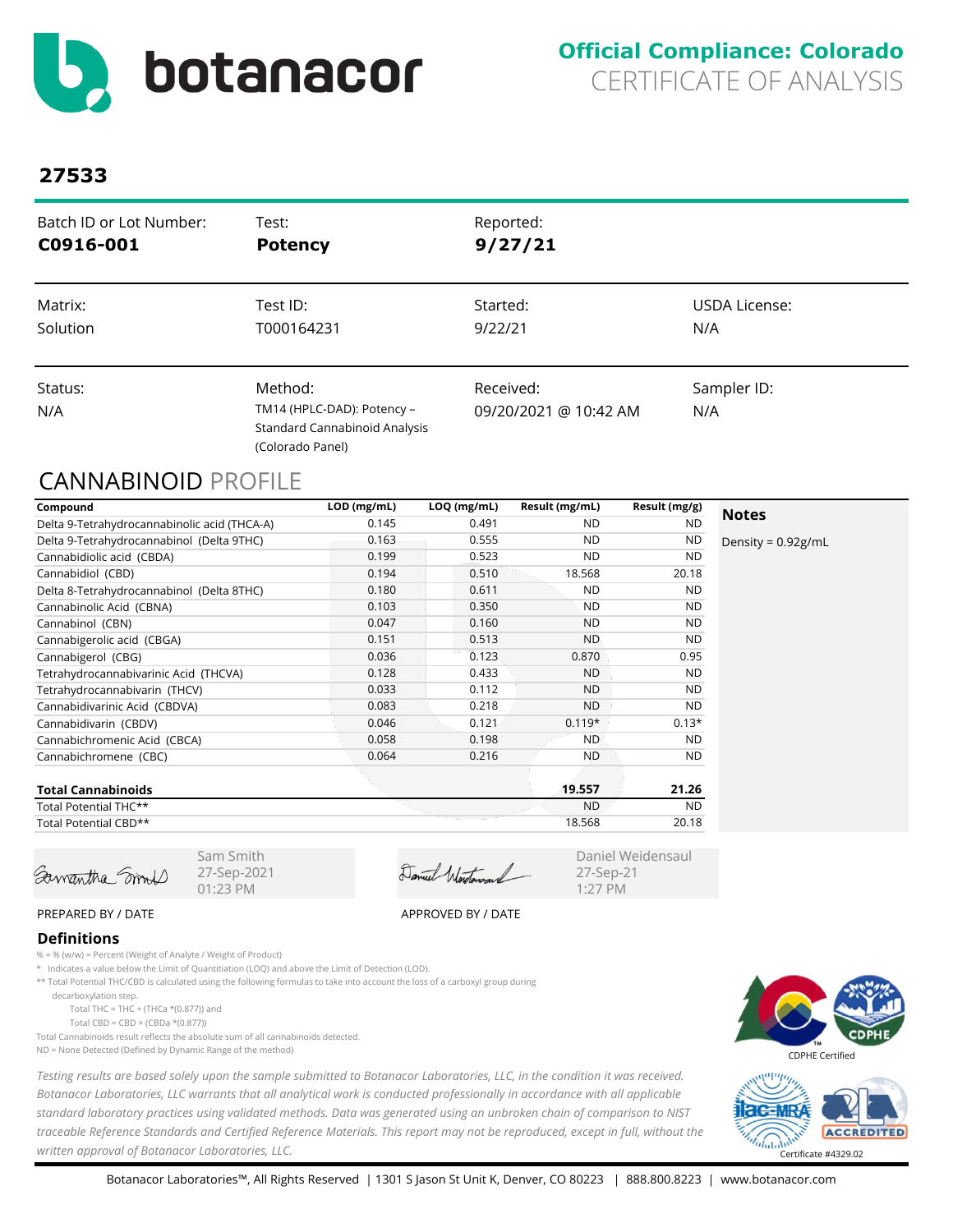<span id="page-2-0"></span>

| Batch ID or Lot Number: | Test:                  | Reported:             |               |
|-------------------------|------------------------|-----------------------|---------------|
| C0916-001               | <b>Pesticides</b>      | 9/24/21               |               |
| Matrix:                 | Test ID:               | Started:              | USDA License: |
| Concentrate             | T000164232             | 9/22/21               | N/A           |
| Status:                 | Method:                | Received:             | Sampler ID:   |
| N/A                     | TM17(LC-QQQ LC MS/MS): | 09/20/2021 @ 10:42 AM | N/A           |

# PESTICIDE DETERMINATION

| Compound            | LOQ (ppb) | Result (ppb) | Compound           | LOQ (ppb) | Result (ppb) | Compound            | LOQ (ppb) | Result (ppb) |
|---------------------|-----------|--------------|--------------------|-----------|--------------|---------------------|-----------|--------------|
| Acephate            | 40        | <b>ND</b>    | Fenoxycarb         | 39        | ND.          | Paclobutrazol       | 43        | <b>ND</b>    |
| Acetamiprid         | 38        | <b>ND</b>    | Fipronil           | 36        | <b>ND</b>    | Permethrin          | 263       | <b>ND</b>    |
| Avermectin          | 315       | <b>ND</b>    | <b>Flonicamid</b>  | 51        | <b>ND</b>    | <b>Phosmet</b>      | 46        | <b>ND</b>    |
| Azoxystrobin        | 47        | <b>ND</b>    | <b>Fludioxonil</b> | 286       | ND.          | Prophos             | 294       | <b>ND</b>    |
| <b>Bifenazate</b>   | 45        | <b>ND</b>    | Hexythiazox        | 40        | <b>ND</b>    | Propoxur            | 42        | <b>ND</b>    |
| <b>Boscalid</b>     | 50        | <b>ND</b>    | <b>Imazalil</b>    | 269       | <b>ND</b>    | Pyridaben           | 283       | <b>ND</b>    |
| Carbaryl            | 40        | <b>ND</b>    | Imidacloprid       | 51        | <b>ND</b>    | Spinosad A          | 36        | <b>ND</b>    |
| Carbofuran          | 42        | <b>ND</b>    | Kresoxim-methyl    | 150       | <b>ND</b>    | Spinosad D          | 54        | <b>ND</b>    |
| Chlorantraniliprole | 56        | <b>ND</b>    | <b>Malathion</b>   | 287       | <b>ND</b>    | Spiromesifen        | 292       | <b>ND</b>    |
| <b>Chlorpyrifos</b> | 500       | <b>ND</b>    | Metalaxyl          | 43        | <b>ND</b>    | Spirotetramat       | 299       | <b>ND</b>    |
| Clofentezine        | 289       | <b>ND</b>    | Methiocarb         | 40        | <b>ND</b>    | Spiroxamine 1       | 18        | <b>ND</b>    |
| <b>Diazinon</b>     | 290       | <b>ND</b>    | Methomyl           | 40        | <b>ND</b>    | Spiroxamine 2       | 25        | <b>ND</b>    |
| <b>Dichlorvos</b>   | 286       | <b>ND</b>    | <b>MGK 2641</b>    | 170       | <b>ND</b>    | <b>Tebuconazole</b> | 284       | <b>ND</b>    |
| <b>Dimethoate</b>   | 39        | <b>ND</b>    | <b>MGK 264 2</b>   | 118       | <b>ND</b>    | <b>Thiacloprid</b>  | 41        | <b>ND</b>    |
| E-Fenpyroximate     | 261       | <b>ND</b>    | Myclobutanil       | 44        | <b>ND</b>    | Thiamethoxam        | 42        | <b>ND</b>    |
| <b>Etofenprox</b>   | 41        | <b>ND</b>    | <b>Naled</b>       | 41        | <b>ND</b>    | Trifloxystrobin     | 45        | <b>ND</b>    |
| Etoxazole           | 310       | <b>ND</b>    | Oxamyl             | 1500      | <b>ND</b>    |                     |           |              |

Samantha Smil

Sam Smith 9/24/2021 4:03:00 PM

Winternheimer

Karen Winternheimer 9/24/2021 4:06:00 PM

#### PREPARED BY / DATE APPROVED BY / DATE

**Definitions**

LOQ = Limit of Quantification ppb = Parts per Billion

*Testing results are based solely upon the sample submitted to Botanacor Laboratories, LLC, in the condition it was received. Botanacor Laboratories, LLC warrants that all analytical work is conducted professionally in accordance with all applicable standard laboratory practices using validated methods. Data was generated using an unbroken chain of comparison to NIST traceable Reference Standards and Certified Reference Materials. This report may not be reproduced, except in full, without the written approval of Botanacor Laboratories, LLC.* 

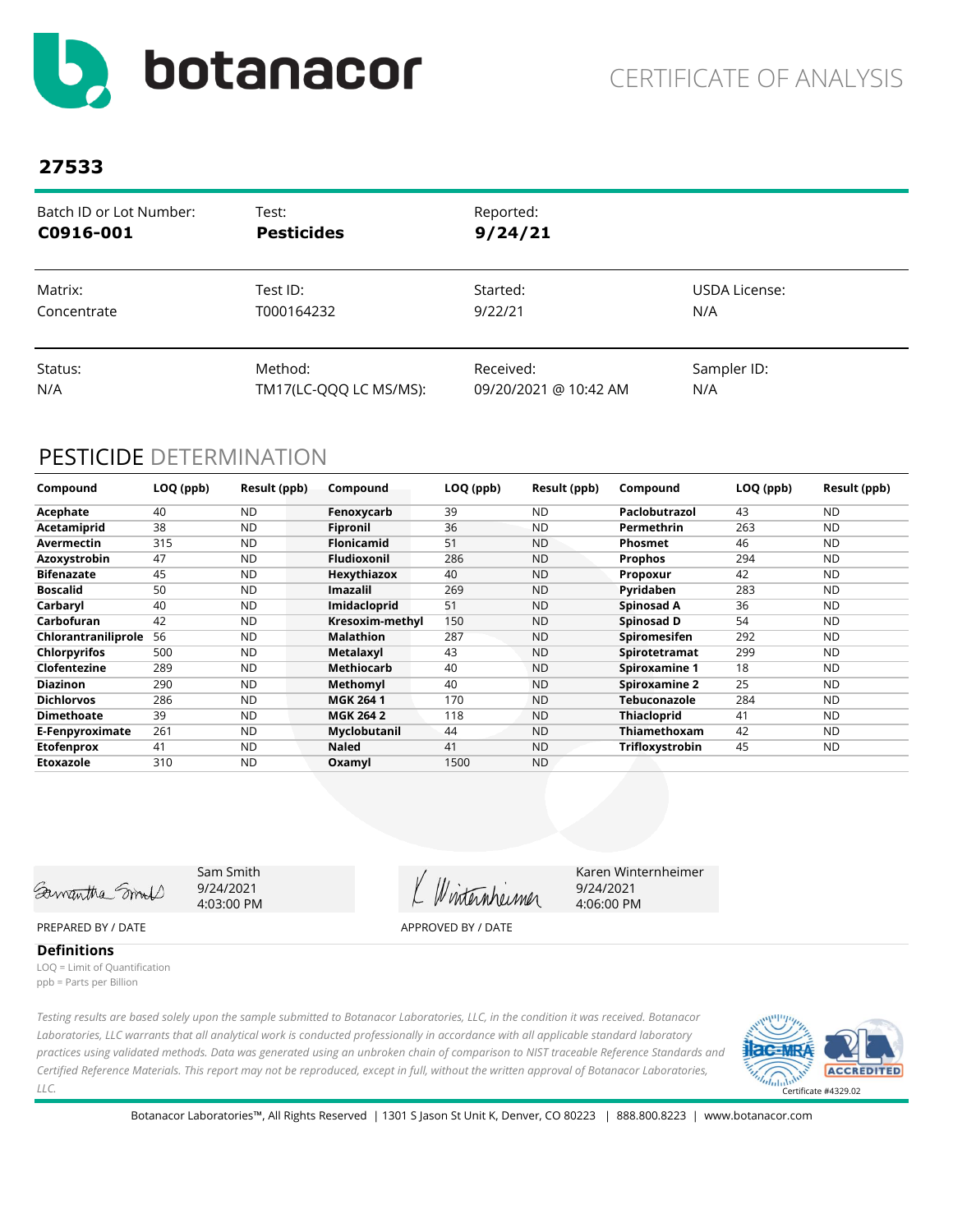<span id="page-3-0"></span>

# **OTNAT450**

| Batch ID or Lot Number:<br>21294A  | Test:<br><b>Microbial</b><br><b>Contaminants</b>                                              | Reported:<br>10/28/21              |                      |
|------------------------------------|-----------------------------------------------------------------------------------------------|------------------------------------|----------------------|
| Matrix:<br><b>Finished Product</b> | Test ID:<br>T000171407                                                                        | Started:<br>10/25/21               | USDA License:<br>N/A |
| Status:<br>N/A                     | Methods:<br>$TM25$ (qPCR)<br>TM24, TM26, TM27(Culture Plating):<br>Microbial (Colorado Panel) | Received:<br>10/22/2021 @ 02:31 PM | Sampler ID:<br>N/A   |

## MICROBIAL CONTAMINANTS DETERMINATION

| Contaminant           | Method                 | <b>LOD</b> | <b>LLOQ</b> | <b>ULOO</b>    | Result        | <b>Notes</b>                  |
|-----------------------|------------------------|------------|-------------|----------------|---------------|-------------------------------|
| Total Aerobic Count*  | TM-26, Culture Plating | 10^2 CFU/g | 10^3 CFU/g  | 1.5x10^5 CFU/g | None Detected | Free from visual mold,        |
| Total Coliforms*      | TM-27, Culture Plating | 10^1 CFU/g | 10^2 CFU/g  | 1.5x10^4 CFU/g | None Detected | mildew, and foreign<br>matter |
| Total Yeast and Mold* | TM-24, Culture Plating | 10^1 CFU/g | 10^2 CFU/g  | 1.5x10^4 CFU/g | None Detected |                               |
| E. coli (STEC)        | <b>TM-25, PCR</b>      | 1 CFU/25 g | <b>NA</b>   | <b>NA</b>      | Absent        |                               |
| Salmonella            | <b>TM-25, PCR</b>      | 1 CFU/25 g | <b>NA</b>   | <b>NA</b>      | Absent        |                               |

Buanne Maillot

Brianne Maillot 10/28/2021 11:42:00 AM

CarlyBade

APPROVED BY / DATE

Carly Bader 10/28/2021 1:36:00 PM

PREPARED BY / DATE

#### **Definitions**

LOD = Limit of Detection | LLOQ = Lower Limit of Quantitation | ULOQ = Upper Limit of Quantitation CFU/g = Colony Forming Units per Gram | STEC = Shiga Toxin-Producing *E. coli* \* Values recorded in scientific notation, a common microbial practice of expressing numbers that are too large to be conveniently

written in decimal form.

*Examples: 10^2 = 100 CFU 10^3 = 1,000 CFU 10^4 = 10,000 CFU 10^5 = 100,000 CFU*

*Testing results are based solely upon the sample submitted to Botanacor Laboratories, LLC, in the condition it was received. Botanacor Laboratories, LLC warrants that all analytical work is conducted professionally in accordance with all applicable standard laboratory practices using validated methods. Data was generated using an unbroken chain of comparison to NIST traceable Reference Standards and Certified Reference Materials. This report may not be reproduced, except in full, without the written approval of Botanacor Laboratories, LLC.* 





Botanacor Laboratories™, All Rights Reserved | 1301 S Jason St Unit K, Denver, CO 80223 | 888.800.8223 | www.botanacor.com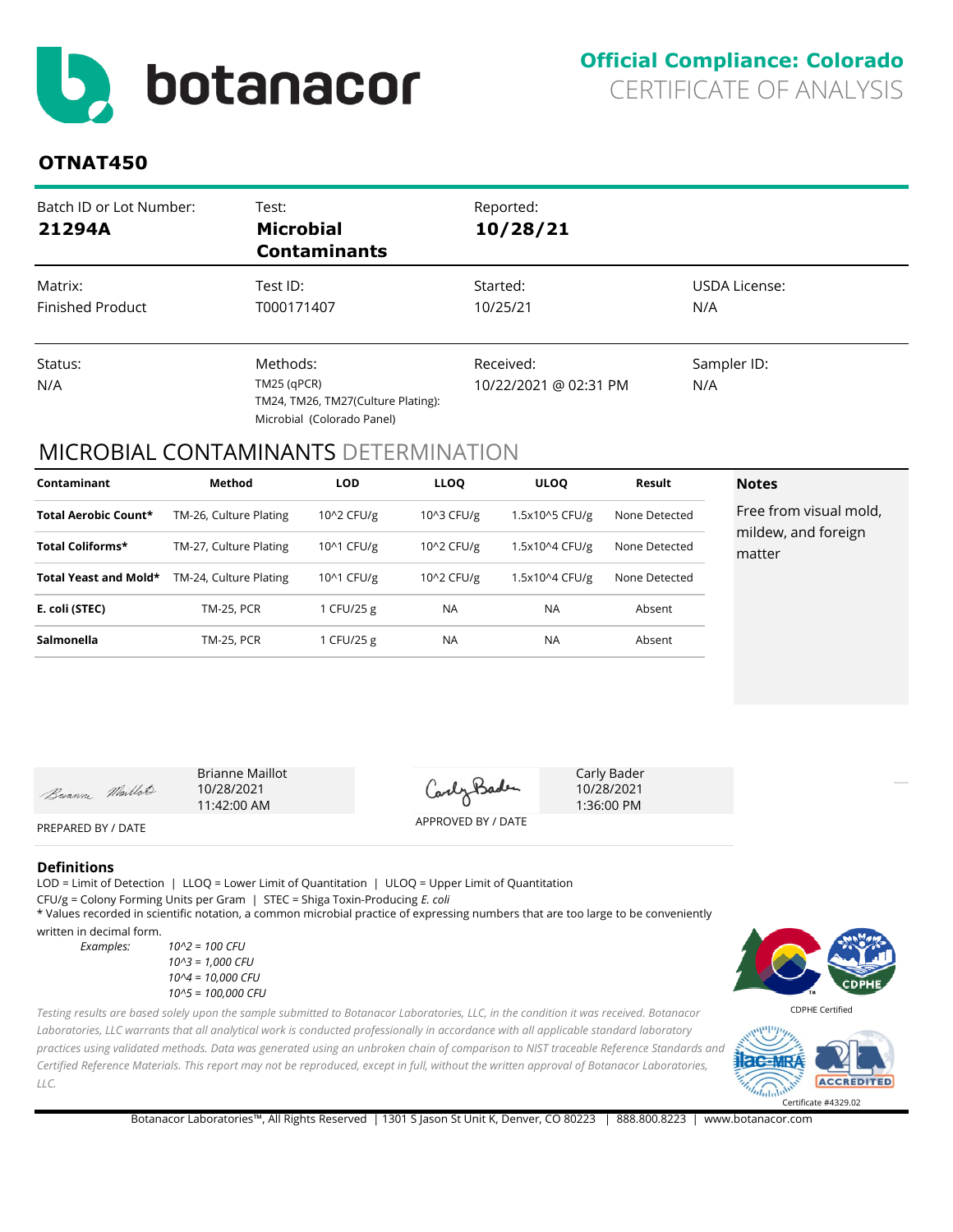<span id="page-4-0"></span>

| Batch ID or Lot Number: | Test:                                                      | Reported:                          |                    |
|-------------------------|------------------------------------------------------------|------------------------------------|--------------------|
| C0916-001               | <b>Metals</b>                                              | 9/22/21                            |                    |
| Matrix:                 | Test ID:                                                   | Started:                           | USDA License:      |
| Unit Co                 | T000164234                                                 | 9/21/21                            | N/A                |
| Status:<br>N/A          | Method:<br>TM19 (ICP-MS): Heavy Metals<br>(Colorado Panel) | Received:<br>09/20/2021 @ 10:42 AM | Sampler ID:<br>N/A |

# HEAVY METALS DETERMINATION

| Compound           |                                                             | <b>Dynamic Range (ppm)</b> | <b>Result (ppm)</b>                | <b>Notes</b>   |
|--------------------|-------------------------------------------------------------|----------------------------|------------------------------------|----------------|
| Arsenic            |                                                             | $0.047 - 4.70$             | <b>ND</b>                          |                |
| Cadmium            |                                                             | $0.046 - 4.56$             | <b>ND</b><br><b>ND</b>             |                |
| <b>Mercury</b>     |                                                             | $0.044 - 4.43$             |                                    |                |
| Lead               |                                                             | $0.046 - 4.59$             | <b>ND</b>                          |                |
|                    |                                                             |                            |                                    |                |
| Daniel Wertonsand  | Daniel Weidensaul<br>22-Sep-21<br>2:20 PM                   | Ryan Heus                  | Ryan Weems<br>22-Sep-21<br>2:23 PM |                |
| PREPARED BY / DATE |                                                             | APPROVED BY / DATE         |                                    |                |
| <b>Definitions</b> | ND = None Detected (Defined by Dynamic Range of the method) |                            |                                    | <b>MAN MAN</b> |





*practices using validated methods. Data was generated using an unbroken chain of comparison to NIST traceable Reference Standards and Certified Reference Materials. This report may not be reproduced, except in full, without the written approval of Botanacor Laboratories, LLC.*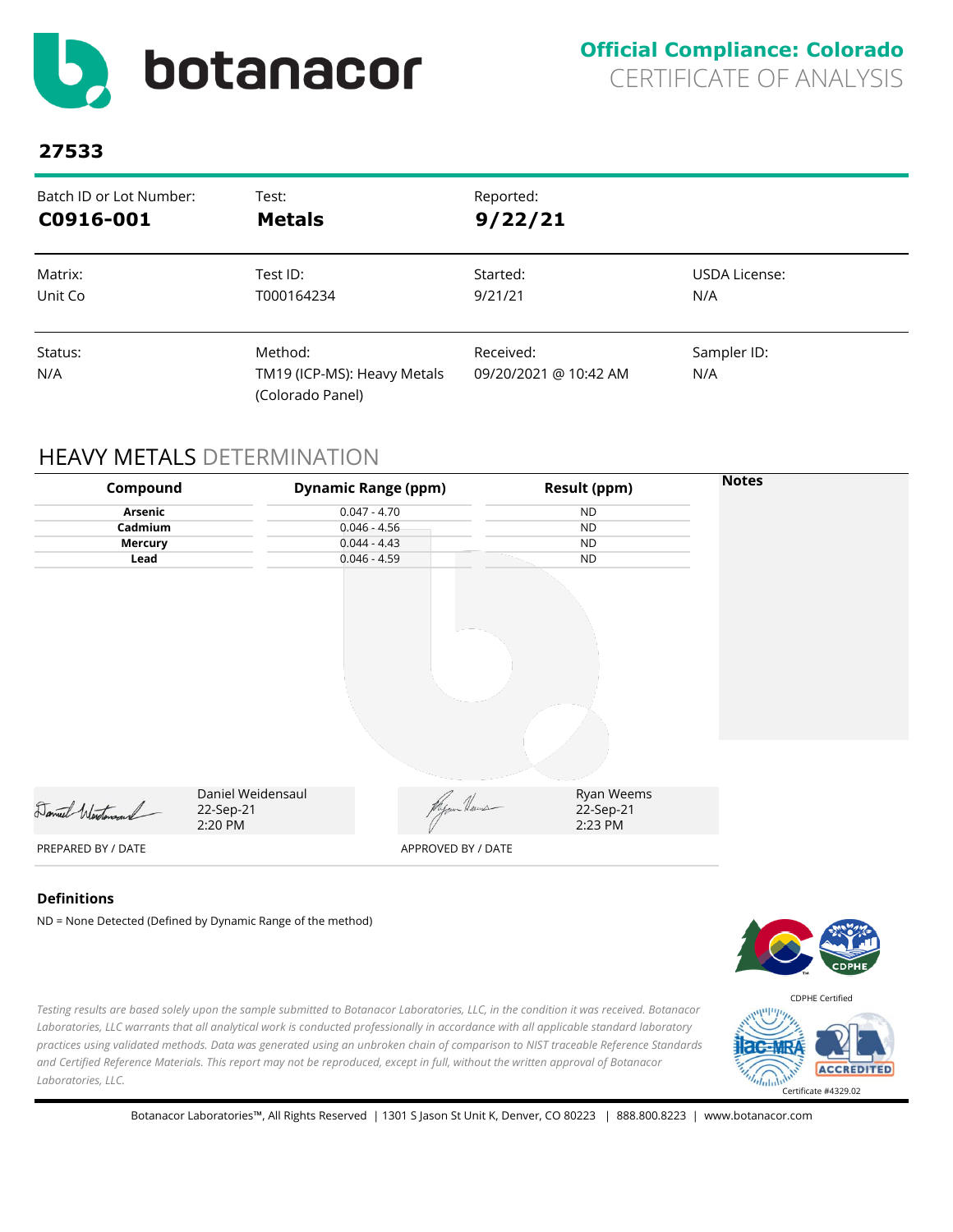<span id="page-5-0"></span>

| Batch ID or Lot Number: | Test:                                                               | Reported:                          |                    |  |
|-------------------------|---------------------------------------------------------------------|------------------------------------|--------------------|--|
| C0916-001               | <b>Mycotoxins</b>                                                   | 9/27/21                            |                    |  |
| Matrix:                 | Test ID:                                                            | Started:                           | USDA License:      |  |
| Concentrate             | T000164236                                                          | 9/24/21                            | N/A                |  |
| Status:<br>N/A          | Method:<br>TM18 (UHPLC-QQQ LCMS/MS):<br>Mycotoxins (Colorado Panel) | Received:<br>09/20/2021 @ 10:42 AM | Sampler ID:<br>N/A |  |

# MYCOTOXIN DETERMINATION

| Compound                                   | <b>Dynamic Range (ppb)</b>        |                    |       | <b>Result (ppb)</b>                | <b>Notes</b> |
|--------------------------------------------|-----------------------------------|--------------------|-------|------------------------------------|--------------|
| <b>Ochratoxin A</b>                        | $3.9 - 128.1$                     |                    |       | <b>ND</b>                          | N/A          |
| <b>Aflatoxin B1</b><br><b>Aflatoxin B2</b> | $1.3 - 32.8$<br>$1.2 - 32.5$      |                    |       | <b>ND</b><br><b>ND</b>             |              |
| <b>Aflatoxin G1</b>                        | $0.9 - 31.5$                      |                    |       | <b>ND</b>                          |              |
| <b>Aflatoxin G2</b>                        | $1.2 - 31.7$                      |                    |       | <b>ND</b>                          |              |
| Total Aflatoxins (B1, B2, G1, and G2)      |                                   |                    |       | <b>ND</b>                          |              |
|                                            |                                   |                    |       |                                    |              |
| Samantha Smoll                             | Sam Smith<br>27-Sep-21<br>8:43 AM | alex               | Smith | Alex Smith<br>27-Sep-21<br>3:02 PM |              |
| PREPARED BY / DATE                         |                                   | APPROVED BY / DATE |       |                                    |              |

#### **Definitions**

ND = None Detected (Defined by Dynamic Range of the method)



*Testing results are based solely upon the sample submitted to Botanacor Laboratories, LLC, in the condition it was received. Botanacor Laboratories, LLC warrants that all analytical work is conducted professionally in accordance with all applicable standard laboratory practices using validated methods. Data was generated using an unbroken chain of comparison to NIST traceable Reference Standards and Certified Reference Materials. This report may not be reproduced, except in full, without the written approval of Botanacor Laboratories, LLC.*